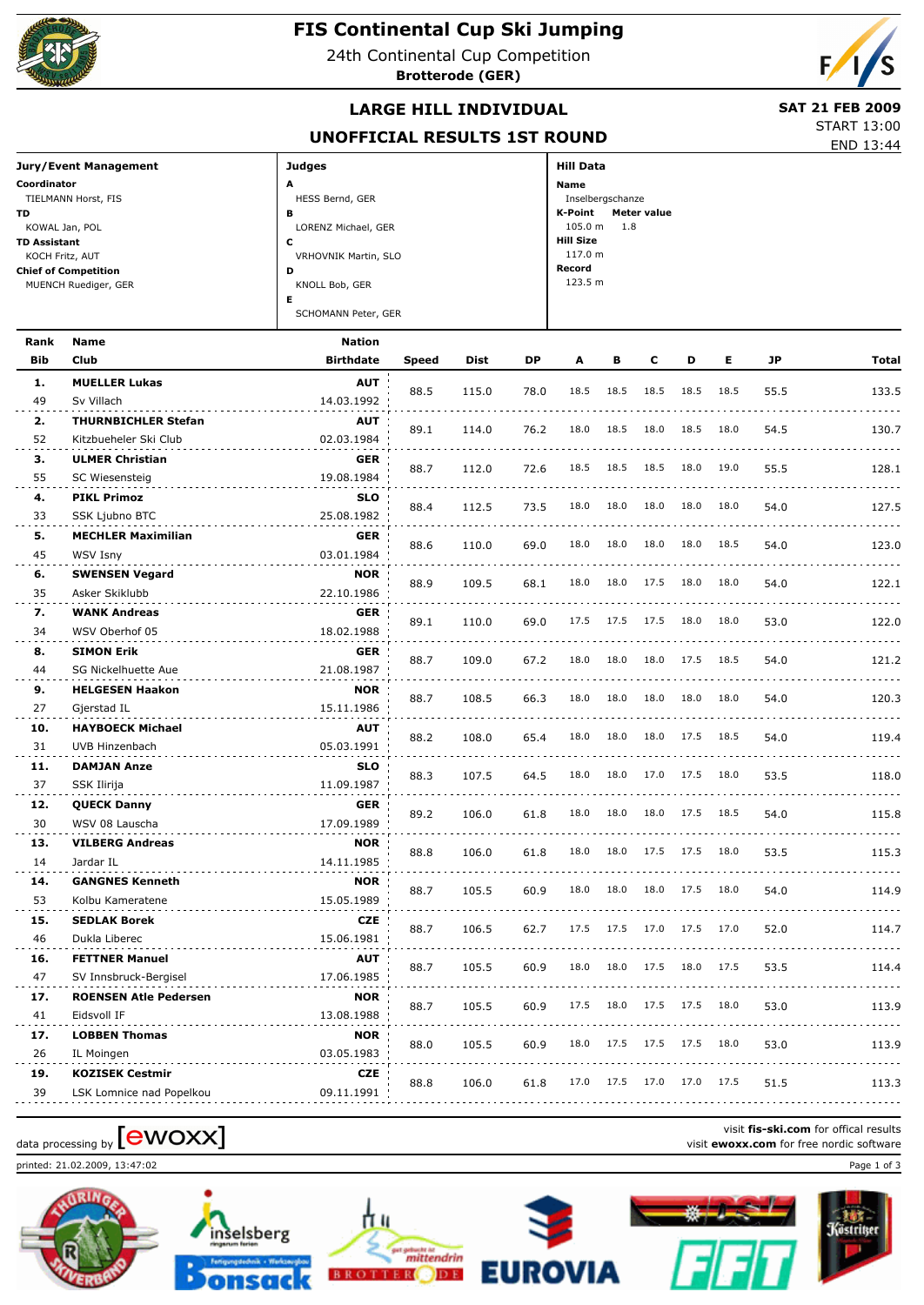| Rank         | Name                                      | <b>Nation</b>     |       |       |      |      |      |      |           |      |      |                                                                                                                           |
|--------------|-------------------------------------------|-------------------|-------|-------|------|------|------|------|-----------|------|------|---------------------------------------------------------------------------------------------------------------------------|
| Bib          | <b>Club</b>                               | <b>Birthdate</b>  | Speed | Dist  | DP   | A    | в    | с    | D         | Е    | JP   | Total                                                                                                                     |
| 20.          | <b>ZHAPAROV Radik</b>                     | <b>KAZ</b>        |       |       |      |      |      |      |           |      |      |                                                                                                                           |
| 32           | ShVSM Almaty                              | 29.02.1984        | 88.4  | 106.0 | 61.8 | 16.5 | 16.5 | 16.5 | 16.5      | 16.5 | 49.5 | 111.3                                                                                                                     |
| 21.          | AARAAS Jon                                | <b>NOR</b>        |       |       |      |      |      |      |           |      |      |                                                                                                                           |
| 48           | Ready/Kollenhopp                          | 10.03.1986        | 88.9  | 104.0 | 58.2 | 17.5 | 18.0 | 17.5 | 17.0      | 18.0 | 53.0 | 111.2                                                                                                                     |
| 22.          | <b>LACKNER Daniel</b>                     | <b>AUT</b>        |       |       |      |      |      |      |           |      |      |                                                                                                                           |
| 54           | UVB Hinzenbach                            | 26.05.1987        | 88.6  | 103.5 | 57.3 | 17.5 | 18.0 | 17.5 | 17.5      | 18.0 | 53.0 | 110.3                                                                                                                     |
| 23.          | <b>STROLZ Andreas</b>                     | <b>AUT</b>        |       |       |      |      |      |      |           |      |      |                                                                                                                           |
| 43           | SC Arlberg                                | 01.08.1988        | 88.3  | 104.5 | 59.1 | 17.0 | 17.0 | 17.0 | 17.0 17.5 |      | 51.0 | 110.1                                                                                                                     |
| 24.          | <b>ALEXANDER Nicholas</b>                 | <b>USA</b>        |       |       |      |      |      |      |           |      |      |                                                                                                                           |
| 21           | NEW York SKI ED Foundation                | 24.08.1988        | 87.8  | 103.5 | 57.3 | 17.5 | 17.5 | 17.5 | 17.5 17.5 |      | 52.5 | 109.8                                                                                                                     |
| 25.          | <b>FRANCAIS Remi</b>                      | SUI               |       |       |      |      |      |      |           |      |      |                                                                                                                           |
| 5            | Les Diablerets                            | 24.03.1989        | 88.7  | 103.0 | 56.4 | 17.5 | 17.0 | 17.5 | 17.0 17.5 |      | 52.0 | 108.4                                                                                                                     |
| 26.          | <b>ZYLA Piotr</b>                         | <b>POL</b>        |       |       |      |      |      |      |           |      |      |                                                                                                                           |
| 29           | KS Wisla Ustronianka                      | 16.01.1987        | 88.1  | 102.5 | 55.5 | 17.5 | 17.5 | 17.0 | 17.0      | 16.5 | 51.5 | 107.0                                                                                                                     |
| 27.          | <b>FREITAG Richard</b>                    | <b>GER</b>        |       |       |      |      |      |      |           |      |      |                                                                                                                           |
| 25           | <b>SG Nickelhuette Aue</b>                | 14.08.1991        | 88.1  | 101.5 | 53.7 | 17.5 | 18.0 | 17.0 | 17.0      | 18.0 | 52.5 | 106.2                                                                                                                     |
| 28.          | <b>BODMER Pascal</b>                      | <b>GER</b>        |       |       |      |      |      |      |           |      |      |                                                                                                                           |
| 51           | SV Messstetten                            | 04.01.1991        | 88.4  | 102.0 | 54.6 | 17.5 | 17.0 | 17.0 | 17.0      | 17.5 | 51.5 | 106.1                                                                                                                     |
| 28.          | <b>POPPINGER Manuel</b>                   | <b>AUT</b>        |       |       |      |      |      |      |           |      |      |                                                                                                                           |
| 11           | SV Innsbruck-Bergisel                     | 19.05.1989        | 88.1  | 102.0 | 54.6 | 18.0 | 17.5 | 17.0 | 17.0      | 17.0 | 51.5 | 106.1                                                                                                                     |
| 30.          | <b>MATURA Jan</b>                         | <b>CZE</b>        |       |       |      |      |      |      |           |      |      |                                                                                                                           |
| 42           | Dukla Liberec                             | 29.01.1980        | 88.1  | 101.0 | 52.8 | 18.0 | 17.5 | 17.0 | 17.5      | 18.0 | 53.0 | 105.8                                                                                                                     |
| 31.          | <b>HAYBOECK Stefan</b>                    | <b>AUT</b>        |       |       |      |      |      |      |           |      |      |                                                                                                                           |
| 19           | UVB Hinzenbach                            | 27.08.1989        | 88.6  | 101.5 | 53.7 | 17.0 | 18.0 | 17.5 | 17.0      | 17.5 | 52.0 | 105.7                                                                                                                     |
| 32.          | <b>GUIGNARD Antoine</b>                   | <b>SUI</b>        |       |       |      |      |      |      |           |      |      |                                                                                                                           |
| 23           | Le Brassus                                | 30.07.1984        | 88.0  | 102.0 | 54.6 | 17.0 | 17.0 | 16.5 | 17.0      | 17.5 | 51.0 | 105.6                                                                                                                     |
| 33.          | <b>TADIC Saso</b>                         | <b>SLO</b>        |       |       |      |      |      |      |           |      |      |                                                                                                                           |
| 36           | SSK Ljubno BTC                            | 02.01.1988        | 88.1  | 101.5 | 53.7 | 17.0 | 17.5 | 17.0 | 17.0      | 17.5 | 51.5 | 105.2                                                                                                                     |
| 34.          | <b>TROFIMOV Roman-Sergeevich</b>          | <b>RUS</b>        |       |       |      |      |      |      |           |      |      |                                                                                                                           |
| 38           | Moskva Shvsm                              | 19.11.1989        | 88.0  | 101.5 | 53.7 | 17.0 | 17.0 | 17.0 | 16.5      | 17.5 | 51.0 | 104.7                                                                                                                     |
| 35.          | <b>FREUND Severin</b>                     | <b>GER</b>        |       |       |      |      |      |      |           |      |      |                                                                                                                           |
| 24           | WSV DJK Rastbuechl                        | 11.05.1988        | 88.4  | 100.5 | 51.9 | 17.5 | 18.0 | 17.0 | 17.5      | 17.5 | 52.5 | 104.4                                                                                                                     |
| 36.          | <b>KUBACKI Dawid</b>                      | <b>POL</b>        |       |       |      |      |      |      |           |      |      |                                                                                                                           |
| 20           | TS Wisla Zakopane                         | 01.01.1990        | 88.2  | 99.5  | 50.1 | 17.5 | 17.0 | 17.0 | 17.0      | 17.5 | 51.5 | 101.6                                                                                                                     |
|              |                                           |                   |       |       |      |      |      |      |           |      |      |                                                                                                                           |
| 37.<br>17    | <b>GRIGOLI Marco</b><br>Alpina St. Moritz | SUI<br>27.04.1991 | 88.7  | 99.0  | 49.2 | 17.0 | 17.0 | 17.0 | 16.5      | 17.0 | 51.0 | 100.2                                                                                                                     |
| 38.          | <b>OSHEPKOV Stanislav</b>                 | <b>RUS</b>        |       |       |      |      |      |      |           |      |      |                                                                                                                           |
| $\mathbf{1}$ | Moskva Shvsm                              | 21.03.1989        | 87.3  | 96.0  | 43.8 | 16.0 | 16.0 | 17.0 | 16.0      | 16.5 | 48.5 | 92.3                                                                                                                      |
| 39.          | <b>LAMB Christopher</b>                   | <b>USA</b>        |       |       |      |      |      |      |           |      |      |                                                                                                                           |
| 13           | NEW York SKI ED Foundation                | 21.06.1989        | 88.2  | 95.0  | 42.0 | 16.5 | 16.5 | 16.5 | 16.5      | 16.5 | 49.5 | 91.5                                                                                                                      |
|              |                                           |                   |       |       |      |      |      |      |           |      |      | المتمام المتم                                                                                                             |
| 40.<br>3     | <b>DESCHWANDEN Gregor</b><br>Horw         | SUI<br>27.02.1991 | 87.8  | 94.5  | 41.1 | 16.5 | 16.0 | 16.5 | 16.0      | 16.5 | 49.0 | 90.1                                                                                                                      |
|              |                                           |                   |       |       |      |      |      |      |           |      |      |                                                                                                                           |
| 41.          | <b>URBANC Rok</b>                         | <b>SLO</b>        | 88.7  | 94.0  | 40.2 | 17.0 | 16.0 | 16.5 | 16.5      | 16.5 | 49.5 | 89.7                                                                                                                      |
| 50           | SK Triglav Kranj                          | 28.02.1985        |       |       |      |      |      |      |           |      |      | $\frac{1}{2} \left( \frac{1}{2} \right) \left( \frac{1}{2} \right) \left( \frac{1}{2} \right) \left( \frac{1}{2} \right)$ |
| 42.          | <b>INGVALDSEN Ole Marius</b>              | <b>NOR</b>        | 87.7  | 93.5  | 39.3 | 17.0 | 16.5 | 16.5 | 16.5      | 16.5 | 49.5 | 88.8                                                                                                                      |
| 40           | Steinkjer Skiklubb/Tronderhopp            | 02.10.1985        |       |       |      |      |      |      |           |      |      |                                                                                                                           |
| 43.          | <b>GLASDER Michael J</b>                  | <b>USA</b>        | 88.5  | 93.5  | 39.3 | 16.5 | 16.5 | 16.0 | 16.0      | 16.0 | 48.5 | 87.8                                                                                                                      |
| 12           | Norge Ski Club                            | 27.03.1989        |       |       |      |      |      |      |           |      |      |                                                                                                                           |
| 44.          | <b>KUBAN Robert</b>                       | CZE               | 88.2  | 93.0  | 38.4 | 16.0 | 16.0 | 16.0 | 16.0      | 16.0 | 48.0 | 86.4                                                                                                                      |
| 4            | TJ Frenstad p.R.                          | 29.09.1991        |       |       |      |      |      |      |           |      |      |                                                                                                                           |
| 45.          | <b>CHERVYAKOV Georgiy</b>                 | <b>RUS</b>        | 87.8  | 92.0  | 36.6 | 16.5 | 16.5 | 16.0 | 16.5      | 16.5 | 49.5 | 86.1                                                                                                                      |
| 16           | Moskva Shvsm Skiclub                      | 15.02.1990        |       |       |      |      |      |      |           |      |      |                                                                                                                           |
| 46.          | <b>MIETUS Krzysztof</b>                   | <b>POL</b>        | 88.1  | 92.0  | 36.6 | 16.5 | 16.5 | 16.0 | 16.0      | 16.0 | 48.5 | 85.1                                                                                                                      |
| 28           | KS Start Krokiew Zakopane                 | 08.03.1991        |       |       |      |      |      |      |           |      |      |                                                                                                                           |

printed: 21.02.2009, 13:47:02 Page 2 of 3





血 gat gebuite ist<br>mittendrin **BROTTER** DE



visit **fis-ski.com** for offical results data processing by **CWOXX** Next Compared at a processing by **CWOXX** Visit **ewoxx.com** for offical results